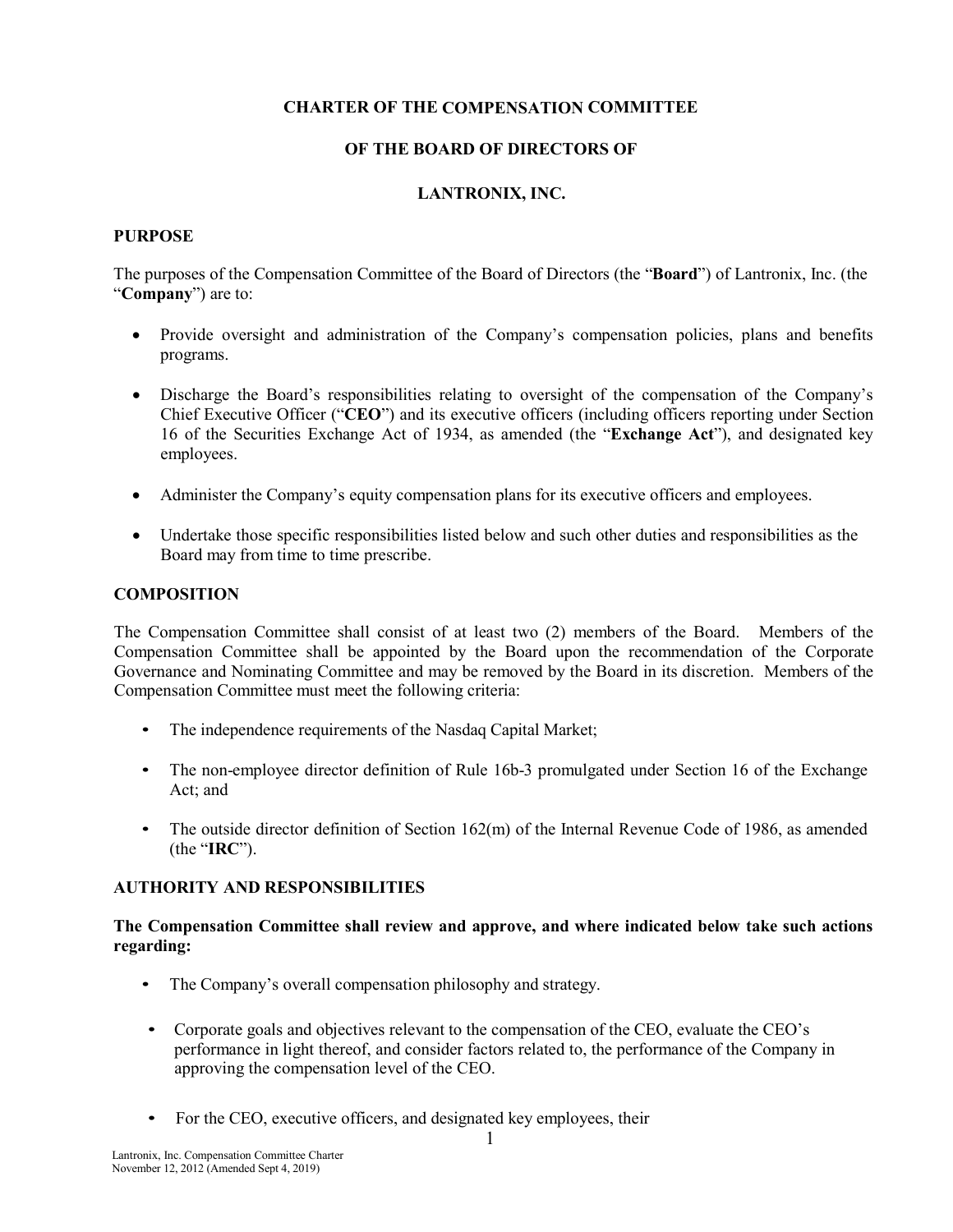- o annual base salary,
- o annual incentive bonus, including the specific goals and amount,
- o equity compensation,
- o employment agreement, severance arrangement and change in control agreement/provision,
- o signing bonus, payment and duration of relocation costs and
- o any other benefits, compensation or arrangements.
- The long-term incentive compensation component for the CEO, executive officers, and designated key employees, considering several factors including, but not limited to, the Company's performance and relative stockholder return, and the peer group at comparable companies.
- In evaluating and determining all forms of compensation for the CEO, executive officers, and designated key employees, the Committee shall consider the results of the most recent stockholder advisory vote on executive compensation ("**Say on Pay Vote**") required by Section 14A of the Exchange Act.
- The administration of the Company's equity incentive plans. Pursuant to authority delegated by the Board, (i) grant stock equity awards to individuals eligible for such grants (including grants to individuals subject to Section 16 of the Exchange Act in compliance with Rule 16b-3 promulgated thereunder) and in accordance with procedures and guidelines as may be established by the Board and (ii) amend such equity rights. The Compensation Committee shall also make recommendations to the Board with respect to amendments to the plans and changes in the number of shares reserved for issuance thereunder.
- Appropriate health insurance coverage for the Company's officers and designated key employees. Such determination of health insurance coverage shall be reviewed at least once per annum and the reports of the review shall be made available to the Board.
- Compensation policies and/or practices as they relate to risk management practices and incentives that relate to risk-taking, as the Compensation Committee determines to be appropriate*.*
- All matters relating to the Say on Pay Vote, including the frequency of such votes and the appropriate response.
- Change in Control protection provisions granted to any individual in addition to the CEO, executive officers, and designated key employees referenced above.
- To develop and recommend to the Board for approval a CEO succession plan (the "**CEO Succession Plan**"), to review the CEO Succession Plan periodically with the CEO, develop and evaluate potential candidates for CEO and recommend to the Board any changes to, and any candidates for succession under, the CEO Succession Plan.
- To develop and recommend to the Board for approval a succession plan for the direct reports to the CEO (the "**Succession Plan**"), to review the Succession Plan periodically with the CEO, develop and evaluate potential candidates and recommend to the Board any changes to, and any candidates for succession under, the Succession Plan.